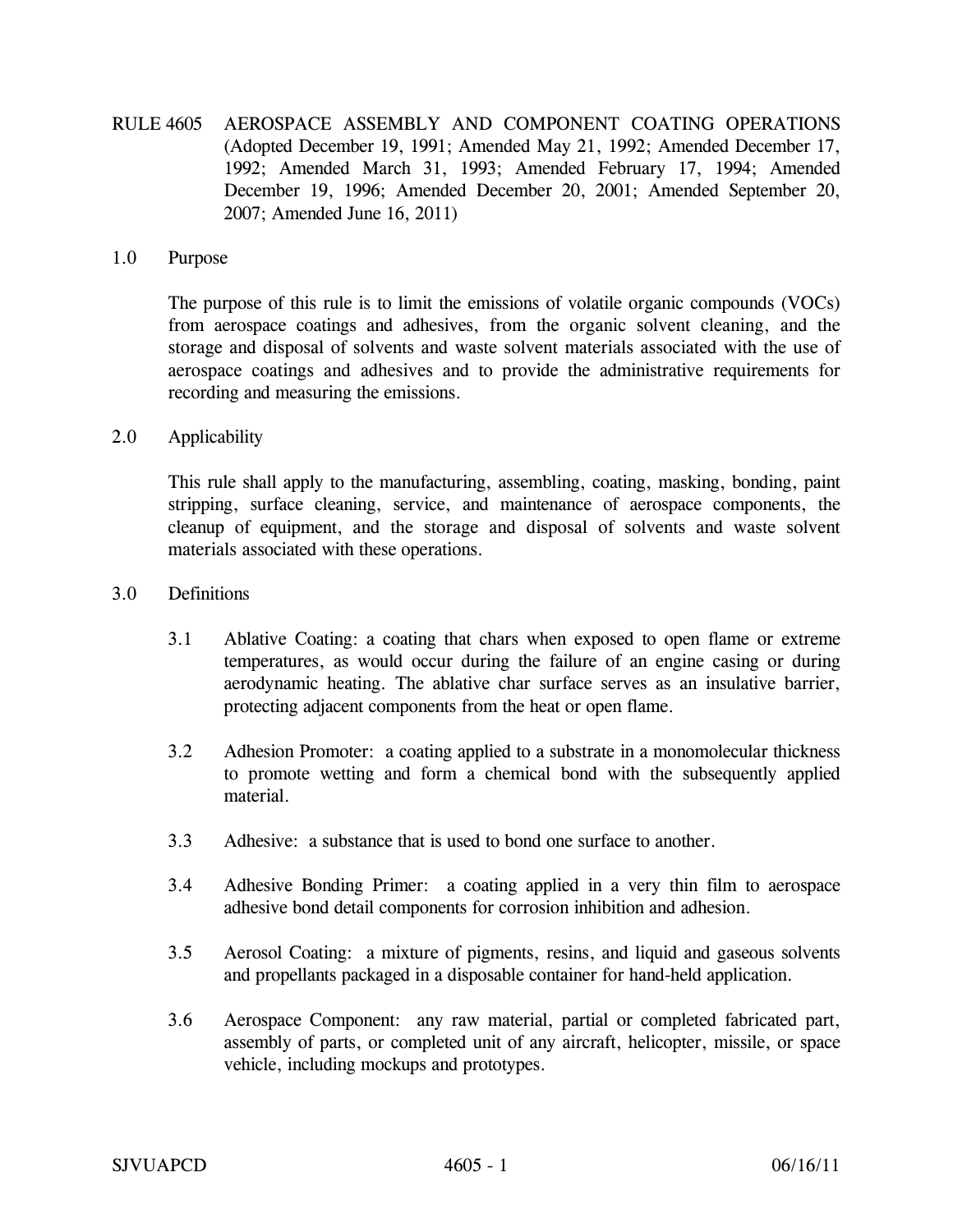- 3.7 Aerospace Material: any coating, primer, adhesive, sealant, maskant, lubricant, stripper or hand-wipe cleaning or clean-up solvent used during the manufacturing, assembly, refinishing, maintenance or service of an aerospace component.
- 3.8 Antichafe Coating: a coating applied to areas of moving aerospace components which may rub during normal operation.
- 3.9 Anti-wicking Wire Coating: the outer coating of a wire which prevents fluid wicking into the insulation of the wire.
- 3.10 APCO: as defined in Rule 1020 (Definitions).
- 3.11 ARB: California Air Resources Board.
- 3.12 ASTM: American Society for Testing and Materials.
- 3.13 Barrier Coating: a coating applied in a thin film to fasteners to inhibit dissimilar metal corrosion and to prevent galling.
- 3.14 Bearing Coating: a coating applied to an antifriction bearing, a bearing housing, or the area adjacent to such a bearing in order to facilitate bearing function or to protect the base material from excessive wear. A material shall not be classified as a bearing coating if it can also be classified as a dry lubricative material or a solid film lubricant.
- 3.15 Brush Coating: manual application of coatings using brushes and rollers.
- 3.16 Caulking and Smoothing Compounds: a semi-solid materials which are applied by hand application methods and are used to aerodynamically smooth exterior vehicle surfaces or fill cavities such as bolt hole accesses. A material shall not be classified as a caulking and smoothing compound if it can also be classified as a sealant.
- 3.17 Chemical Agent-resistant Coating (CARC): an exterior topcoat designed to withstand exposure to chemical warfare agents or the decontaminants used on these agents.
- 3.18 Chemical Milling: the removal of metal by chemical action of acids or alkalis.
- 3.19 Clear Topcoat: a clear or semi-transparent coating applied over a primer for purposes such as appearance, identification, or protection.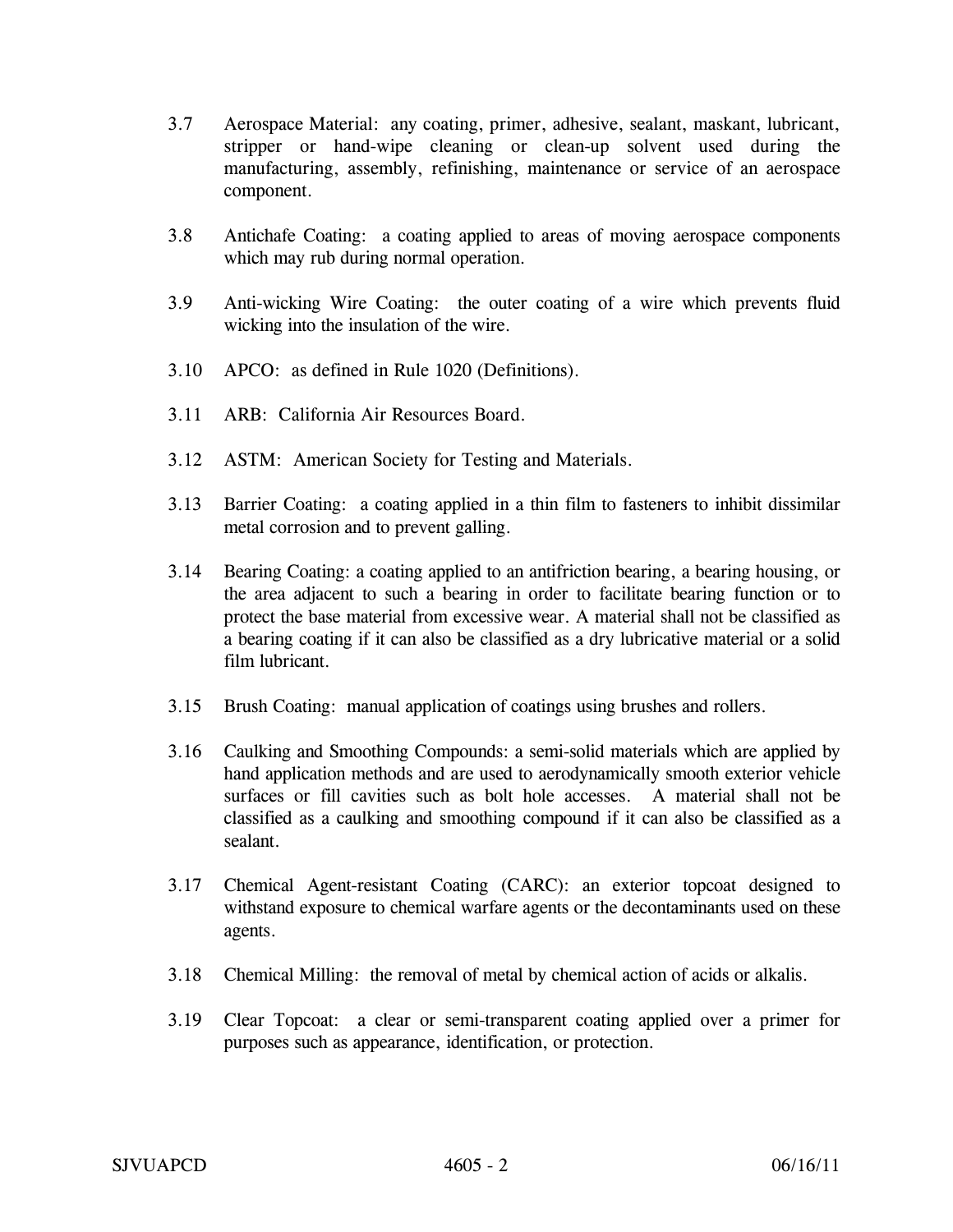- 3.20 Coating: a material applied onto or impregnated into a substrate for protective, decorative, or functional purposes. Such materials include, but are not limited to, paints, varnishes, sealers, and stains.
- 3.21 Commercial Exterior Aerodynamic Structure Primer: a primer utilized for the purpose of extended corrosion protection, which is only used on the exterior of passenger and cargo doors, supporting door structures, aerodynamic components, and structures of commercial aircraft which protrude from the fuselage, such as wings and attached components, control surfaces, horizontal stabilizer, vertical fins, wing-to-body fairings, antennae, landing gear and landing gear doors.
- 3.22 Conformal Coating: a coating applied to electrical conductors and circuit boards to protect them against electrical discharge damage and/or corrosion.
- 3.23 Composite Partial Pressure: the sum of the partial pressures of the VOC compounds in a solvent. The VOC composite partial pressure is calculated as follows:

$$
PP_c\,=\,\frac{\displaystyle\sum_{i=1}^{n}\frac{(W_i)(VP_i)}{MW_i}}{\frac{W_w}{MW_w}+\sum_{e=1}^{k}\frac{W_e}{MW_e}+\sum_{i=1}^{n}\frac{W_i}{MW_i}}
$$

Where:

| $\mathrm{W_{i}}$           | = Weight of the "i"th VOC compound, in grams                                     |
|----------------------------|----------------------------------------------------------------------------------|
| $\mathbf{W}_{\mathrm{w}}$  | $=$ Weight of water, in grams                                                    |
| $\mathrm{W_{e}}$           | = Weight of exempt compound, in grams                                            |
| $\mathbf{MW_{i}}$          | = Molecular weight of the "i"th VOC compound,                                    |
|                            | in grams per gram-mole                                                           |
| $\mathbf{MW}_{\mathrm{w}}$ | = Molecular weight of water, in grams per gram-mole                              |
| $\text{MW}_\text{e}$       | = Molecular weight of the "e"th exempt compound,                                 |
|                            | in grams per gram-mole                                                           |
| $PP_c$                     | $=$ VOC composite partial pressure at 20 $\degree$ C (68 $\degree$ F), in mm Hg  |
| VP <sub>i</sub>            | $=$ Vapor pressure of the "i"th VOC compound at 20 $\degree$ C (68 $\degree$ F), |
|                            | in mm Hg                                                                         |
|                            |                                                                                  |

- 3.24 Decorative Laminate Primer: an adhesive bonding primer which is applied to a substrate to enhance adhesion between the decorative laminate and the subsequently applied substrate, and is cured at a maximum temperature of 250°F.
- 3.25 Dip Coating: the process in which a substrate is immersed in a solution (or dispersion) containing the coating and then withdrawn.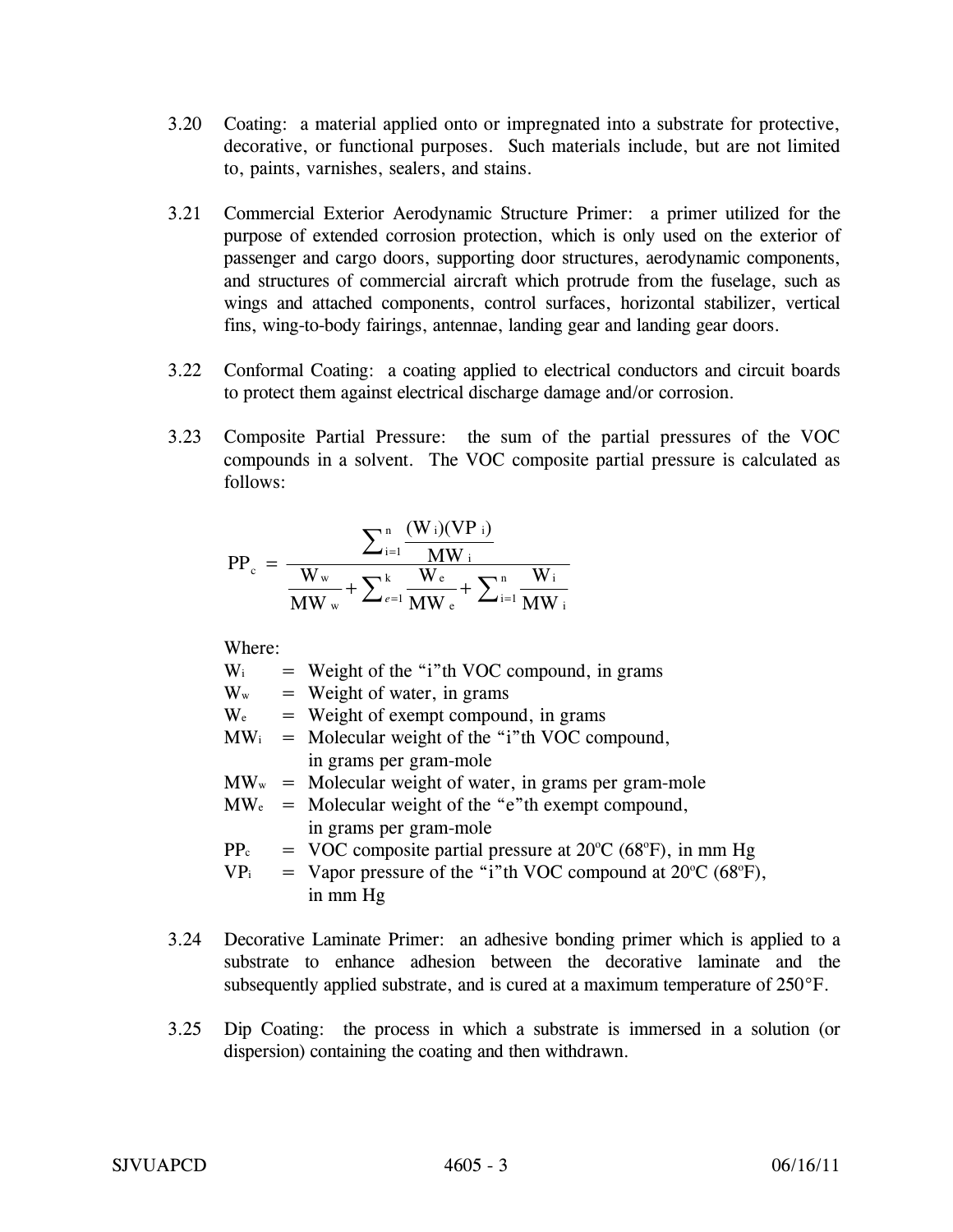- 3.26 Dry Lubricative Coating: a coating consisting of lauric acid, cetyl alcohol, waxes, or other non-cross linked or resin-bound materials which act as a dry lubricant or protective coat.
- 3.27 Electric-effect Coating: an electrically-conductive coating.
- 3.28 Electrodeposition: a dip coating application method where the paint solids are given an electrical charge which is then attracted to a substrate.
- 3.29 Electromagnetic Interference (EMI) Coating: a coating applied to space vehicles, missiles, aircraft radomes, and helicopter blades to disperse static energy or reduce electromagnetic interference.
- 3.30 Electronic Wire Coating: the outer electrical insulation coating applied to tape insulation of a wire specifically formulated to smooth and fill edges.
- 3.31 Electrostatic Application: a sufficient charging or atomized paint droplets to cause deposition principally by electrostatic attraction. This application shall be operated at a minimum 60 KV power.
- 3.32 EPA: United States Environmental Protection Agency.
- 3.33 Epoxy Based Fuel Tank Coating: a coating which contains epoxy resin that is applied to integral fuel tank components of aircraft to protect the fuel tank from corrosion and the by-products of bacterial growth.
- 3.34 Fastener Sealant: a sealant applied to a device used to join two or more parts together.
- 3.35 Fire Resistant Coating Civilian (interior): a cabin interior coating that passes Federal Aviation Administration standards using the Ohio State University Heat Release, Fire and Burn Tests.
- 3.36 Flight Test Coating: a coating applied to an aircraft prior to flight testing to protect the aircraft from corrosion and to provide required marking during flight test evaluation.
- 3.37 Flow Coating: a coating application system with no air supplied to the nozzle and where paint flows over the part and the excess coating drains back into a collection system.
- 3.38 Fuel Tank Adhesive: an adhesive used to bond components continuously exposed to fuel and which must be compatible with and used with fuel tank coatings.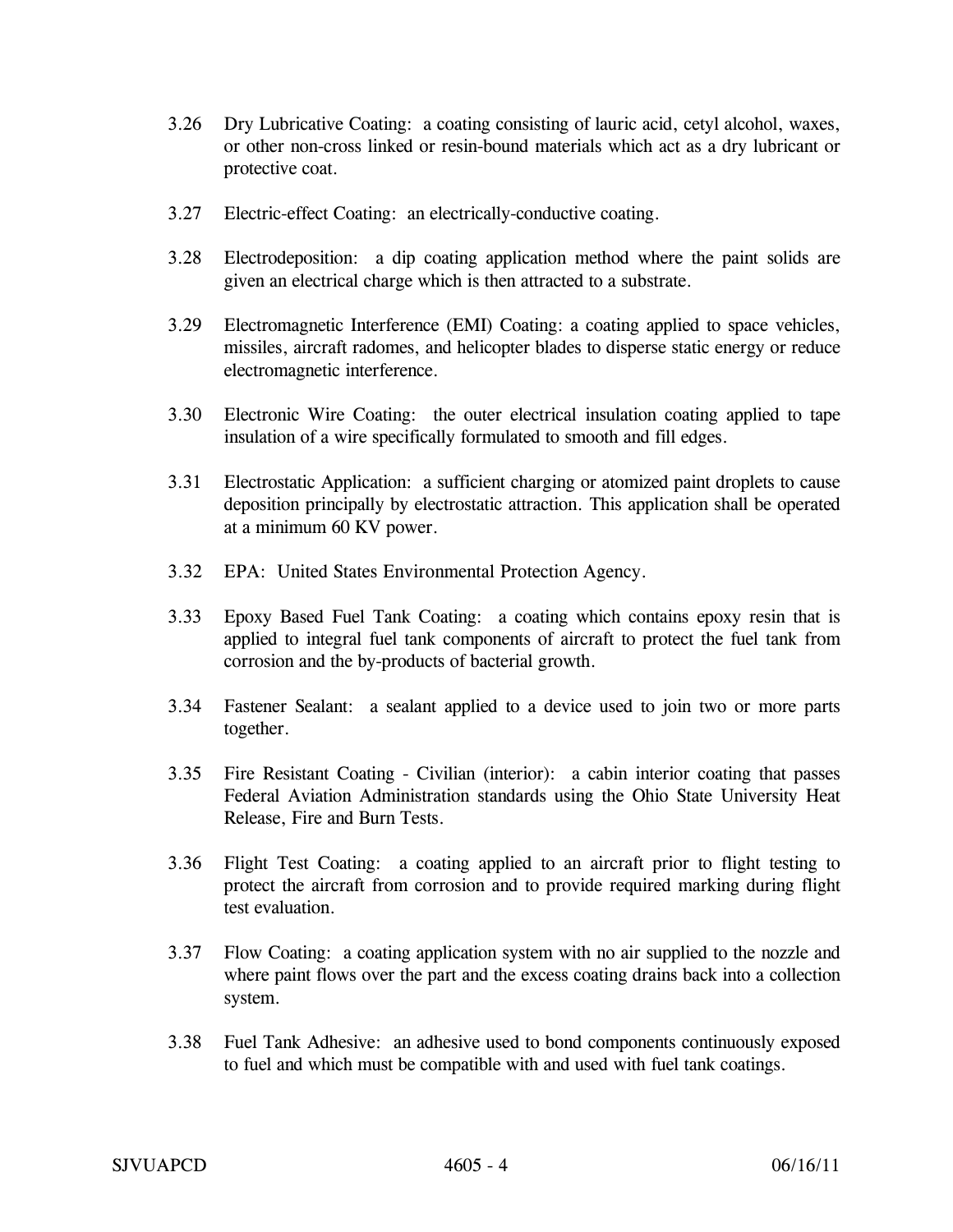- 3.39 Fuel Tank Coating: a coating applied to the interior of a fuel tank or areas of an aircraft that are continuously wetted by fuel to protect it from corrosion and/or bacterial growth.
- 3.40 Grams of VOC per Liter of Coating, Less Water and Exempt Compounds: the weight of VOC content per combined volume of VOC and coating solids and can be calculated by the following equation:

| Grams of VOC per liter of |     |                 |
|---------------------------|-----|-----------------|
| coating, less water and   | $=$ | $Ws - Ww - Wec$ |
| exempt compounds          |     | $Vm - Vw - Vec$ |

Where,

| Ws         | $=$ | weight of volatile compounds (grams) |
|------------|-----|--------------------------------------|
| Ww         | $=$ | weight of water (grams)              |
| Wec        | $=$ | weight of exempt compounds (grams)   |
| Vm         |     | volume of material (liters)          |
| Vw         | $=$ | volume of water (liters)             |
| <b>Vec</b> | $=$ | volume of exempt compounds (liters)  |

3.41 Grams of VOC per Liter of Material: the weight of VOC per volume of material and can be calculated by the following equation:

| Grams of VOC per liter of material |     |                                      | $=$ | $Ws - Ww - Wec$ |
|------------------------------------|-----|--------------------------------------|-----|-----------------|
|                                    |     |                                      |     | Vm              |
| Where,                             |     |                                      |     |                 |
| Ws                                 | $=$ | weight of volatile compounds (grams) |     |                 |
| Ww                                 | $=$ | weight of water (grams)              |     |                 |

 $Wec = weight of the example of the image.$ 

 $Vm = volume of material (liters)$ 

- 3.42 Hand Application Methods: the application of coatings, sealants, or adhesives, by non-mechanical hand-held equipment including but not limited to paint brushes, hand rollers, caulking guns, trowels, spatulas, syringe daubers, rags and sponges.
- 3.43 High Temperature Coating: a coating that is certified to withstand temperatures of more than 350°F.
- 3.44 High-Volume, Low-Pressure (HVLP) Spray Equipment: equipment used to apply materials by means of a spray gun which is designed and intended to be operated, and which is operated, between 0.1 and 10.0 psig of air atomizing pressure measured dynamically at the center of the air cap and at the air horns, measured dynamically at the center of the air cap and the air horns.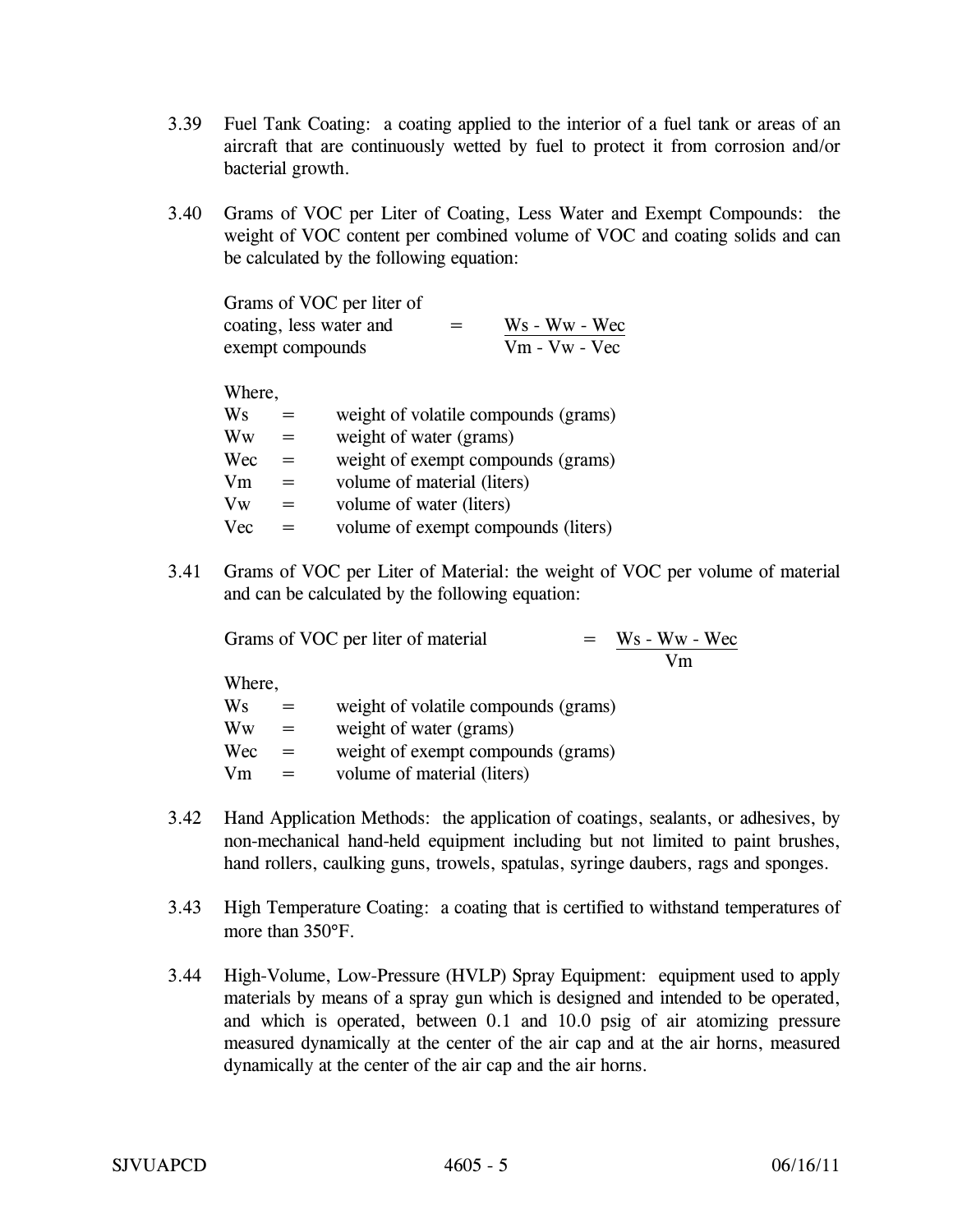- 3.45 Impact Resistant Coating: a flexible coating that protects aerospace components, such as aircraft landing gear, and landing gear compartments, and other surfaces subject to abrasive impacts from runway debris.
- 3.46 Intermediate Release Coating: a thin coating applied beneath topcoats to assist in removing the topcoat in depainting operations and generally to allow the use of less hazardous depainting methods.
- 3.47 Lacquer: a clear or pigmented coating formulated with a nitrocellulose or synthetic resin to dry by evaporation without a chemical reaction. Lacquers are resoluble in their original solvent.
- 3.48 Liquid Leak: a visible solvent leak from a container at a rate of more than three drops per minute, or a visible liquid mist.
- 3.49 Long Term Adhesive Bonding Primer (Metal to Structural Core Bonding): an adhesive bonding primer that has met the aircraft manufacturers' required performance characteristics following 6000 hours testing, used for metal to structural core bonding, and with an adhesive that is specified to be cured at  $350^{\circ}F + 10^{\circ}F$ .
- 3.50 Maskant for Chemical Milling: a coating applied directly to an aerospace component to protect surface areas when chemical milling such component.
- 3.51 Metalizing Epoxy Coating: a coating that contains relatively large quantities of metallic pigmentation for appearance and/or added protection.
- 3.52 Mold Release: a coating applied to a mold surface to prevent the molded piece from sticking to the mold as it is removed.
- 3.53 Non-Absorbent Container: a container made of non-porous material that does not allow the migration of solvents through it.
- 3.54 Non-Leaking Container: a container without liquid leak.
- 3.55 Non-Structural Adhesive: an adhesive that bonds non-load carrying aircraft component in non-critical applications.
- 3.56 Normal Business Hours: Monday through Friday, 8:00 am to 5:00 pm.
- 3.57 Optical Anti-Reflective Coating: a coating with a low reflectance in the infrared and visible wavelength range and is used for anti-reflection on or near optical and laser hardware.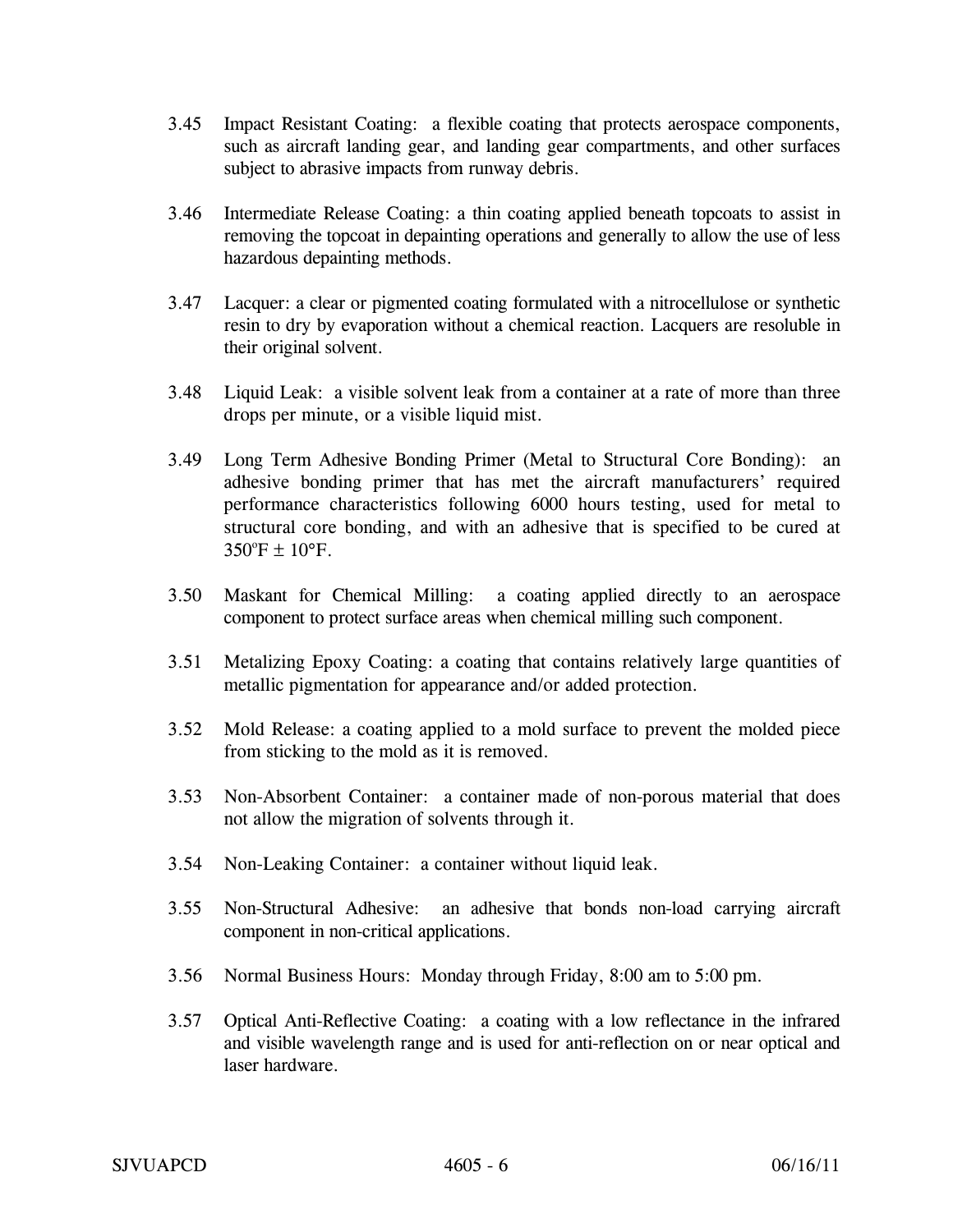- 3.58 Organic Solvent: the same as "Solvent."
- 3.59 Organic Solvent Cleaning: as defined in Rule 4663 (Organic Solvent Cleaning, Storage, and Disposal).
- 3.60 Part Marking Coating: coatings or inks used to make identifying markings on materials, components, and/or assemblies. These markings may be either permanent or temporary.
- 3.61 Phosphate Ester Resistant Wire Ink Coating: a coating that is used for surface identification or mark on aerospace wire or cable and which inhibits the corrosion caused by contact with phosphate ester type hydraulic fluids.
- 3.62 Pretreatment Coating: a coating which contains no more than 12 percent solids by weight, and at least one-half (0.5) percent acid, by weight, to provide surface etching, and is applied directly to metal surfaces to provide corrosion resistance, adhesion and ease of stripping.
- 3.63 Primer: a coating applied directly to an aerospace component for purposes of corrosion prevention, protection from the environment, functional fluid resistance and adhesion of subsequent coatings, adhesives, or sealants.
- 3.64 Radiation-Effect Coating: a coating which helps in the prevention of radar detection.
- 3.65 Rain Erosion Resistant Coating: a coating that protects leading edges, flaps, stabilizers, and engine inlet lips against erosion caused by rain during flight.
- 3.66 Remanufactured Aircraft Part: an aerospace component that is built as a spare part or replacement part subject to an existing commercial aircraft specification.
- 3.67 Rocket Motor Nozzle Coating: a catalyzed epoxy coating system used in elevated temperature applications on rocket motor nozzles.
- 3.68 Roll Coating: application of coatings from a paint trough to a flat surface by mechanical series of rollers.
- 3.69 Scale Inhibitor: a coating that is applied to the surface of a part prior to thermal processing to inhibit the formation of tenacious scale.
- 3.70 SCAQMD: South Coast Air Quality Management District.
- 3.71 Screen Print Ink: an ink used in screen printing processes during fabrication of decorative laminates and decals.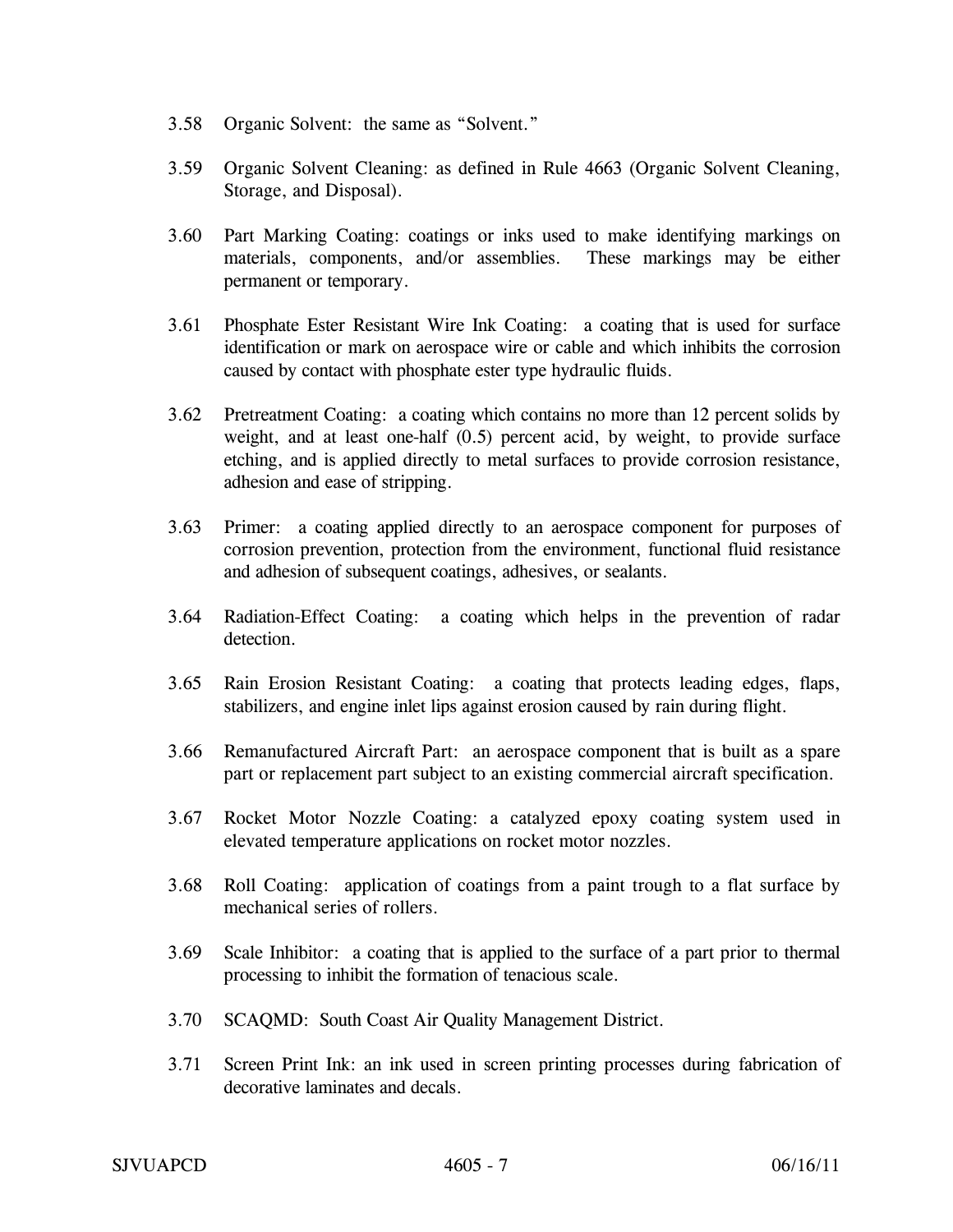- 3.72 Sealant: a viscous semisolid material that fills voids in order to seal out water, fuel, and other liquids and solids, and in some cases air movement, and is applied with a syringe, caulking gun, or spatula.
- 3.73 Silicone Insulation Material: an insulating material applied to exterior metal surfaces for protection from high temperatures caused by atmospheric friction or engine exhaust. These materials differ from ablative coatings in that they are not "sacrificial".
- 3.74 Short Term Adhesive Bonding Primer: an adhesive bonding primer that has met the manufacturers' required performance characteristics following 1000 hours testing, used for metal to metal and metal to structural core bonding, and with an adhesive which is specified to be cured at a temperature of  $350^{\circ}$ F  $\pm$  10°F.
- 3.75 Solid Film Lubricant: a very thin coating consisting of a binder system containing as its chief pigment material one (1) or more of the following: molybdenum disulfide, graphite, polytetrafluoroethylene (PTFE) or other solids that act as a dry lubricant between closely-fitting surfaces.
- 3.76 Solvent: as defined in Rule 4663 (Organic Solvent Cleaning, Storage, and Disposal).
- 3.77 Sonic and Acoustic Applications: the use of aerospace materials on aerospace components that are subject to mechanical vibration and/or sound wave cavitation.
- 3.78 Space Vehicle Coating: a coating applied to vehicles designed to travel and operate beyond earth's atmosphere.
- 3.79 Specialized Function Coating: a coating that fulfills specific engineering requirements that are limited in application and are characterized by low volume usage. This category excludes coatings covered in other Specialty Coating categories.
- 3.80 Stripper: a volatile liquid applied to remove a maskant for chemical processing, cured or dried paint, cured or dried paint residue or temporary protective coating.
- 3.81 Structural Adhesive Autoclavable: an adhesive used to bond load-carrying aircraft components and is cured by heat and pressure in an autoclave.
- 3.82 Structural Adhesive Nonautoclavable: an adhesive cured under ambient conditions and is used to bond load-carrying aircraft components or other critical functions, such as nonstructural bonding near engines.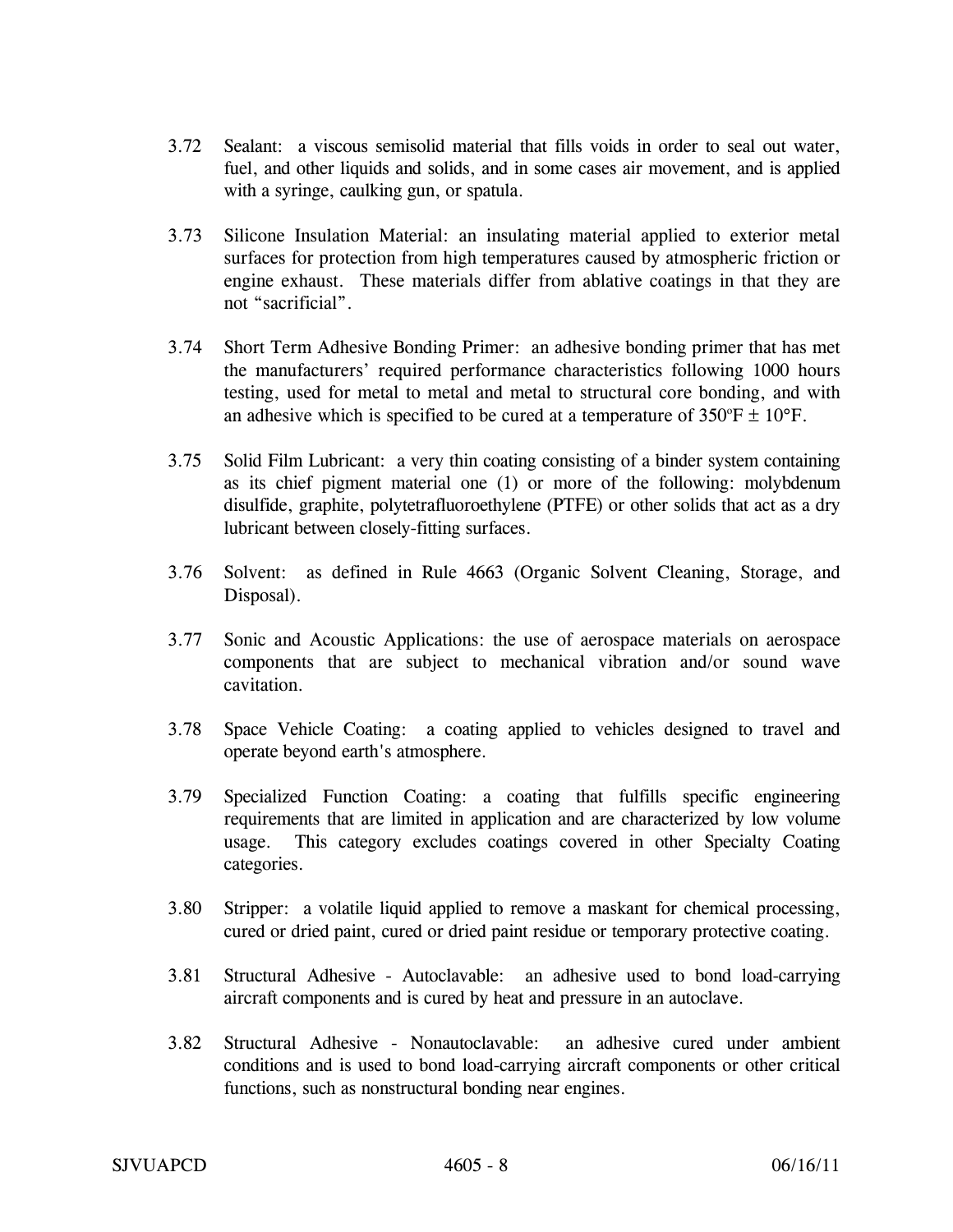- 3.83 Surface Cleaning: any method of cleaning outside of a degreaser, including, but not limited to, wipe cleaning and equipment flushing.
- 3.84 Temporary Protective Coating: a coating applied to an aerospace component to protect it from mechanical and environmental damage during manufacturing or shipping.
- 3.85 Thermal Control Coating: a coating formulated with specific thermal conductive or radiative properties to permit temperature control of the substrate.
- 3.86 Topcoat: a coating applied over a primer for purposes such as appearance, identification, or protection.
- 3.87 Transfer Efficiency: the ratio of the weight or volume of coating solids adhering to the part being coated to the weight or volume of coating solids used in the application process, expressed as a percentage.
- 3.88 Unicoat: a coating that is applied directly to an aerospace component for purposes of corrosion protection, environmental protection and functional fluid resistance that is not subsequently topcoated. A unicoat is used in lieu of the application of a primer and a topcoat.
- 3.89 Volatile Organic Compounds (VOCs): as defined in Rule 1020 (Definitions).
- 3.90 Waste Solvent Material: any solvent which may contain dirt, oil, metal particles, sludge, and/or waste products, or wiping material containing VOCs including, but not limited to, paper, cloth, sponge, rag, or cotton swab used in organic solvent cleaning.
- 3.91 Wet Fastener Installation Coating: a primer or sealant applied by dipping, brushing, or daubing to fasteners that are installed before the coating is cured.
- 3.92 Wing Coating: a coating that is corrosion resistant and is resilient enough to withstand the flexing of wings.
- 3.93 Wire Prebonding Etchant: a non-additive surface treatment process to provide bondability of aerospace wire coatings to the underlying insulation layer.
- 4.0 Exemptions
	- 4.1 Jet engine or rocket engine flushing operations using any solvent other than trichloroethylene are exempt from this rule.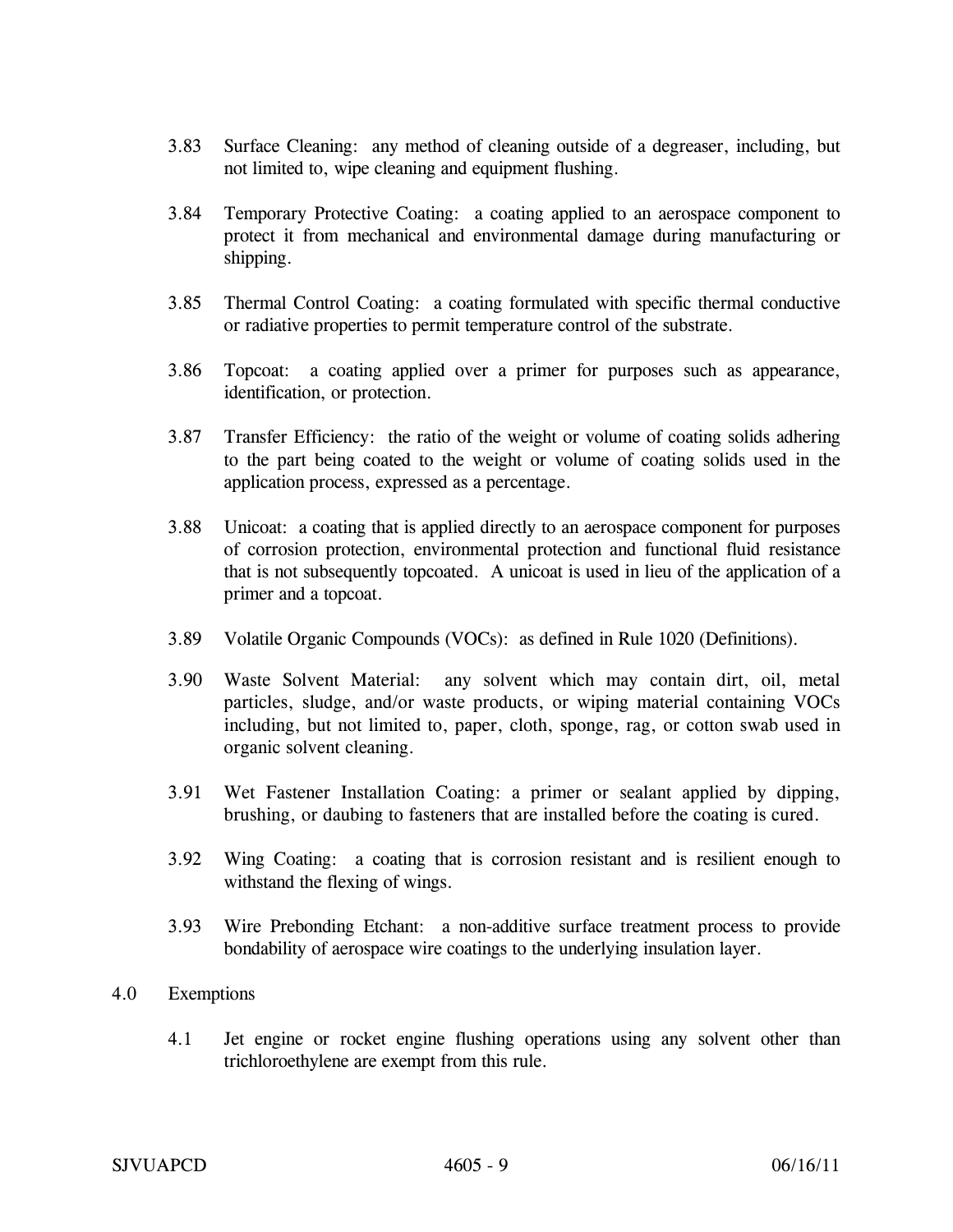- 4.2 Except for the recordkeeping provisions of Sections 6.1.1 and 6.1.4, the requirements of Section 5.0 shall not apply to aerospace assembly and component coating operations using not more than four (4) gallons of products containing VOCs per day. Solvent-containing materials used in operations subject to Rule 4662 (Organic Solvent Degreasing Operations), shall not be included in this determination.
- 4.3 Except for the provisions of Section 6.0, Section 5.0 shall not apply to laboratories which apply coatings, solvents, and adhesives to test specimens for purpose of research, development, quality control, and testing for production-related operations. Any person claiming this exemption shall provide operational records, data and calculations, as determined by the APCO to be necessary, to substantiate this claim.
- 4.4 The provisions of Section 5.1 of this rule shall not apply to:
	- 4.4.1 Coatings or aerosols with separate formulations that are used in volumes of less than one (1) gallon on any day or 20 gallons in any calendar year at an aerospace assembly and component coating stationary source, or
	- 4.4.2 Adhesives with separate formulations that are used in volumes of less than one half (0.5) gallon on any day or ten (10) gallons in any calendar year at an aerospace assembly and component coating stationary source.

Any operator seeking to claim the exemption in Section 4.4 shall notify the APCO in writing that substitute compliant coatings are not available.

- 4.5 The provisions of Section 5.5 shall not apply to the application of coatings that:
	- 4.5.1 Contain less than 20 grams of VOC per liter of coating less water and exempt compounds, or
	- 4.5.2 Are dispensed from hand-held aerosol cans.

## 5.0 Requirements

5.1 Aerospace Coatings and Adhesives: After the applicable effective date indicated in Table 1, an operator shall not apply to any aerospace component any coating, aerosol or adhesive with a VOC content, less water and exempt compounds, as applied, in excess of the limits in Table 1.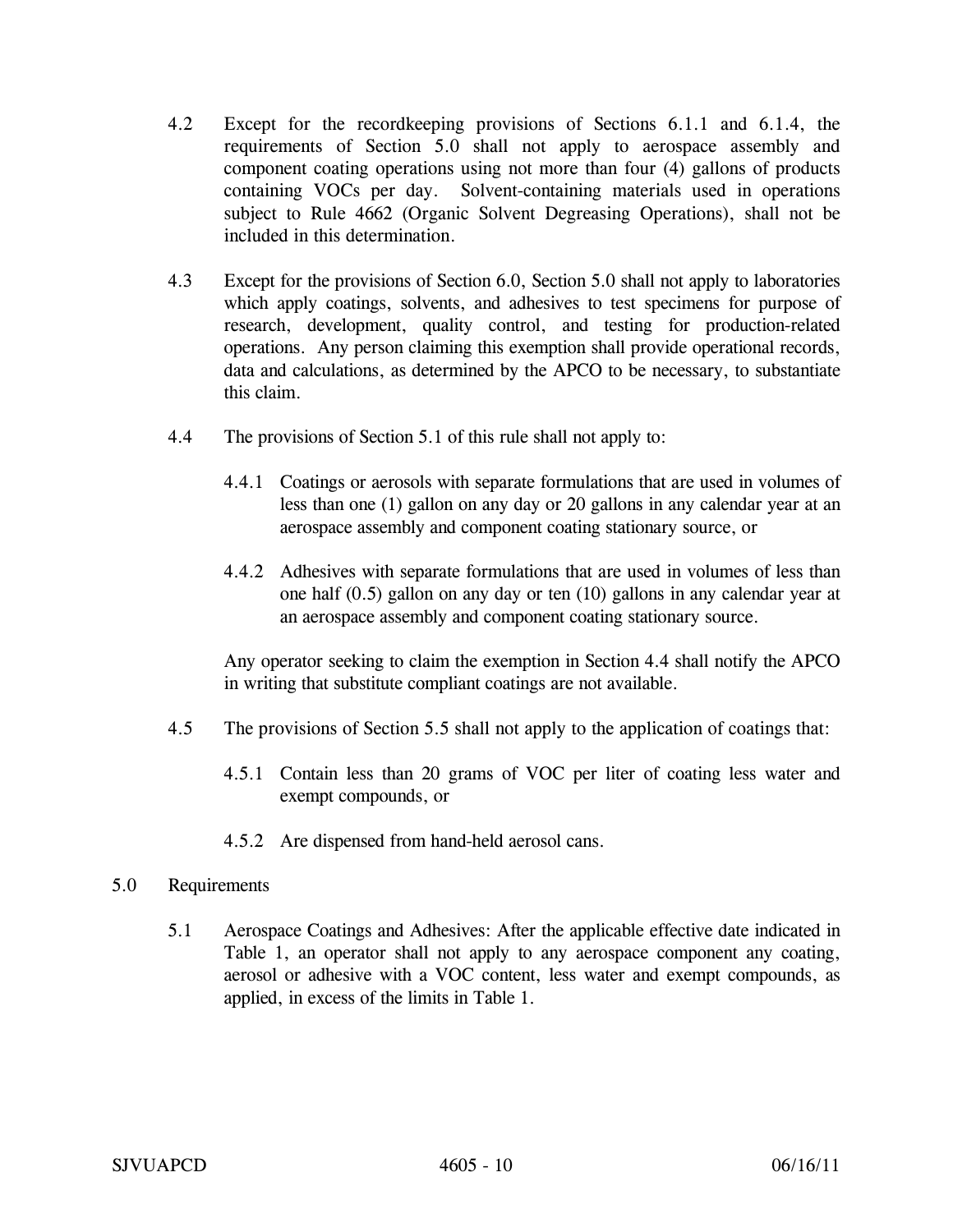| Table 1 - VOC Content Limits (Grams of VOC Per Liter of Coating [g/l], Less Water |                   |                 |
|-----------------------------------------------------------------------------------|-------------------|-----------------|
| and Exempt Compounds)                                                             |                   |                 |
| Product (VOC Containing Material)                                                 | Before January 1, | On and After    |
|                                                                                   | 2013              | January 1, 2013 |
| Ablative<br>1.                                                                    | n/a               | $600^{1}$       |
| 2.<br><b>Adhesion Promoter</b>                                                    | 850               | 850             |
| Adhesives<br>3.                                                                   |                   |                 |
| a. Non-Structural                                                                 | 250               | 250             |
| b. Structural                                                                     |                   |                 |
| Autoclavable<br>i.                                                                | 50                | 50              |
| ii. Nonautoclavable                                                               | 850               | 850             |
| <b>Adhesive Bonding Primers</b><br>4.                                             |                   |                 |
| a. New Commercial Aircraft                                                        | 250               | 250             |
| b. All Military Aircraft                                                          | 805               | 805             |
| c. Remanufactured Commercial Aircraft<br>Parts                                    | 805               | 805             |
| d. Sonic and Acoustic Applications                                                | 805               | 805             |
| e. Long Term                                                                      | 250               | 250             |
| f. Short Term                                                                     | 250               | 250             |
| 5.<br><b>Antichafe Coatings</b>                                                   | 600               | 600             |
| <b>Barrier Topcoat</b><br>6.                                                      | 420               | 420             |
| 7.<br><b>Bearing Coating</b>                                                      | n/a               | $620^1$         |
| Caulking and Smoothing Compounds<br>8.                                            | n/a               | $850^{1}$       |
| <b>Chemical Agent Resistant Coating</b><br>9.                                     | n/a               | $550^1$         |
| 10. Clear Topcoat                                                                 | 520               | 520             |
| 11. Conformal Coating                                                             | 750               | 750             |
| 12. Dry Lubricative Materials                                                     |                   |                 |
| a. Fastener Manufacturing                                                         | 120               | 120             |
| b. Nonfastener Manufacturing                                                      | 675               | 675             |
| 13. Electric/Radiation Effect Coatings                                            | 800               | 800             |
| 14. Electromagnetic Interference Coating                                          | n/a               | $800^{1}$       |
| 15. Fastener Sealants                                                             | 675               | $600^2$         |
| 16. Fire Resistant Coatings                                                       |                   |                 |
| Civilian (Interior)<br>a.                                                         | 650               | 650             |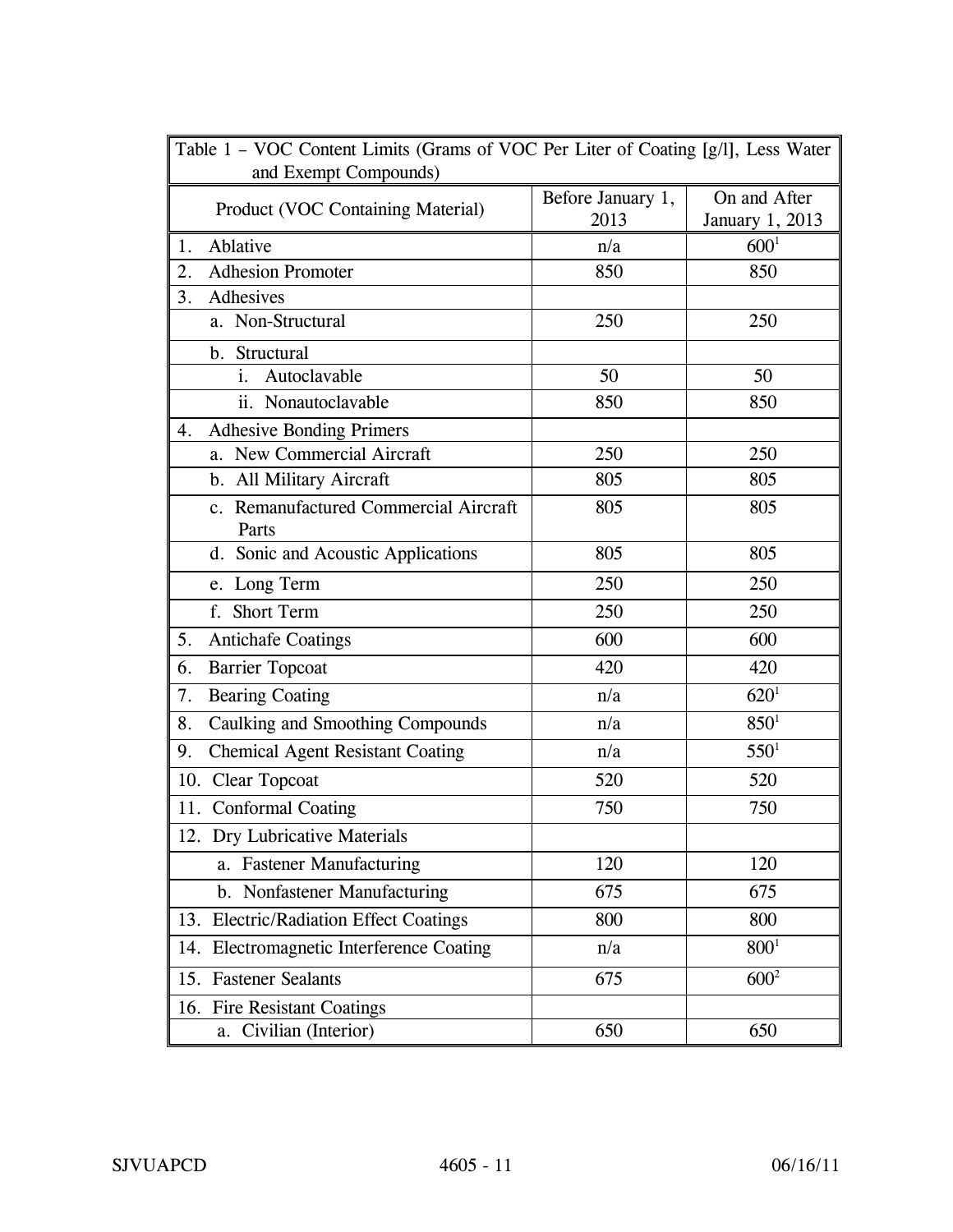| Table 1 – VOC Content Limits (Grams of VOC Per Liter of Coating [g/l], Less Water<br>and Exempt Compounds) continued |                   |                 |  |  |
|----------------------------------------------------------------------------------------------------------------------|-------------------|-----------------|--|--|
|                                                                                                                      | Before January 1, | On and After    |  |  |
| Product (VOC Containing Material)                                                                                    | 2013              | January 1, 2013 |  |  |
| 17. Flight Test Coatings Used on                                                                                     |                   |                 |  |  |
| Missiles or Single-Use Target Craft<br>a.                                                                            | 420               | 420             |  |  |
| b. All others                                                                                                        | 600               | 600             |  |  |
| 18. Fuel Tank Coatings                                                                                               |                   |                 |  |  |
| a. General                                                                                                           | 420               | 420             |  |  |
| b. Epoxy                                                                                                             | 420               | 420             |  |  |
| 19. Fuel Tank Adhesives                                                                                              | 620               | 620             |  |  |
| 20. High Temperature Coating                                                                                         | 850               | 850             |  |  |
| 21. Impact Resistant Coating                                                                                         | 420               | 420             |  |  |
| 22. Intermediate Release Coating                                                                                     | n/a               | $750^1$         |  |  |
| 23. Lacquer                                                                                                          | n/a               | $830^{1}$       |  |  |
| 24. Maskants - Chemical Milling                                                                                      | 250               | 250             |  |  |
| 25. Metalized Epoxy Coating                                                                                          | n/a               | $740^{1}$       |  |  |
| 26. Mold Release                                                                                                     | n/a               | $780^{1}$       |  |  |
| 27. Optical Anti-Reflective Coating                                                                                  | 700               | 700             |  |  |
| 28. Part Marking Coating                                                                                             | n/a               | $850^{1}$       |  |  |
| 29. Pretreatment Coatings                                                                                            | 780               | 780             |  |  |
| 30. Primers                                                                                                          |                   |                 |  |  |
| a. General                                                                                                           | 350               | 350             |  |  |
| b. Commercial Exterior Aerodynamic<br><b>Structure</b>                                                               | 350               | 350             |  |  |
| 31. Rain Erosion Resistant Coating                                                                                   | 800               | 800             |  |  |
| 32. Rocket Motor Nozzle Coating                                                                                      | n/a               | $660^1$         |  |  |
| 33. Scale Inhibitor                                                                                                  | 880               | 880             |  |  |
| 34. Screen Prink Ink                                                                                                 | 840               | 840             |  |  |
| 35. Sealant (Extrudable/Rollable/Brushable)                                                                          | 600               | $280^3$         |  |  |
| 36. Silicone Insulation Material                                                                                     | n/a               | $850^{1}$       |  |  |
| 37. Solid Film Lubricants                                                                                            |                   |                 |  |  |
| <b>Fastener Manufacturing</b><br>a.                                                                                  | 250               | 250             |  |  |
| b. Fastener Installation                                                                                             | 880               | 880             |  |  |
| c. Nonfastener Manufacturing                                                                                         | 880               | 880             |  |  |
| <b>Space Vehicle Coatings</b><br>38.                                                                                 |                   |                 |  |  |
| a. Electrostatic Discharge Protection                                                                                | 800               | 800             |  |  |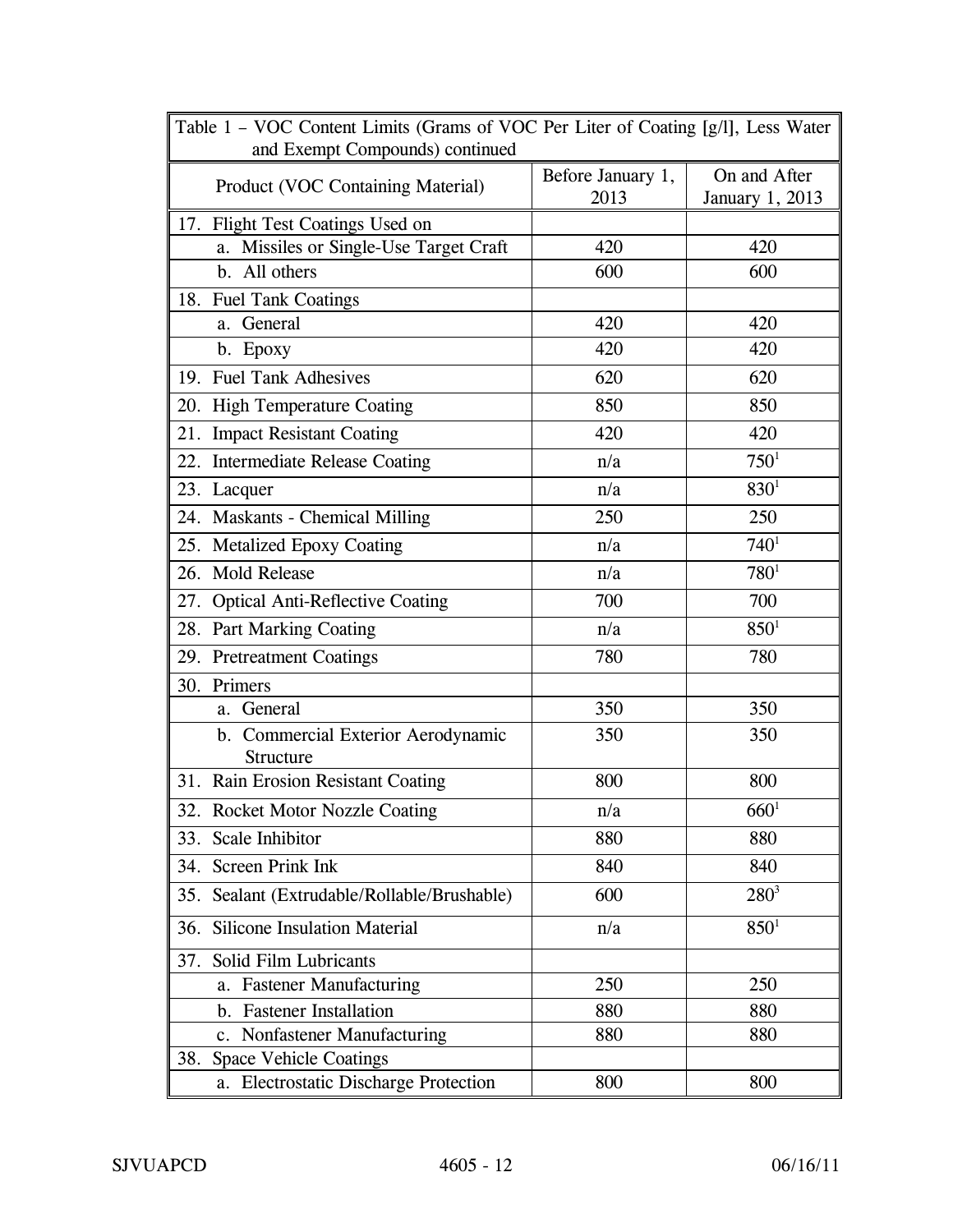| Table 1 – VOC Content Limits (Grams of VOC Per Liter of Coating [g/l], Less Water                                                                                                 |                   |                  |  |  |  |  |  |
|-----------------------------------------------------------------------------------------------------------------------------------------------------------------------------------|-------------------|------------------|--|--|--|--|--|
| and Exempt Compounds) continued                                                                                                                                                   |                   |                  |  |  |  |  |  |
|                                                                                                                                                                                   | Before January 1, | On and After     |  |  |  |  |  |
| Product (VOC Containing Material)                                                                                                                                                 | 2013              | January 1, 2013  |  |  |  |  |  |
| b. Other Space Vehicle Coatings                                                                                                                                                   | 1000              | 1000             |  |  |  |  |  |
| c. Adhesives                                                                                                                                                                      | 800               | 800              |  |  |  |  |  |
| 39. Specialized Function Coating                                                                                                                                                  | n/a               | $890^{1}$        |  |  |  |  |  |
| <b>Temporary Protective Coatings</b><br>40.                                                                                                                                       | 250               | 250              |  |  |  |  |  |
| 41.<br><b>Thermal Control Coating</b>                                                                                                                                             | n/a               | 800 <sup>1</sup> |  |  |  |  |  |
| 42.<br>Topcoats                                                                                                                                                                   | 420               | 420              |  |  |  |  |  |
| 43. Epoxy Polyamide                                                                                                                                                               | n/a               | 660 <sup>1</sup> |  |  |  |  |  |
| 44.<br><b>Unicoats (Self Priming Topcoats)</b>                                                                                                                                    | 420               | 420              |  |  |  |  |  |
| 45.<br>Wet Fastener Installation Coating                                                                                                                                          | n/a               | $675^1$          |  |  |  |  |  |
| 46.<br><b>Wing Coating</b>                                                                                                                                                        | 750               | 750              |  |  |  |  |  |
| 47. Wire Coatings                                                                                                                                                                 |                   |                  |  |  |  |  |  |
| a. Electronic                                                                                                                                                                     | 420               | 420              |  |  |  |  |  |
| b. Anti-Wicking                                                                                                                                                                   | 420               | 420              |  |  |  |  |  |
| c. Pre-Bonding Etching                                                                                                                                                            | 420               | 420              |  |  |  |  |  |
| d. Phosphate Ester Resistant Ink                                                                                                                                                  | 925               | 925              |  |  |  |  |  |
| <sup>1</sup> Coatings that have been designated as "classified" by the Department of Defense or coatings that are<br>used on space vehicles are exempt from these coating limits. |                   |                  |  |  |  |  |  |

 $2^2$  Coatings that have been designated as "classified" by the Department of Defense or coatings that are used on space vehicles are exempt from the 600 g/l limit, but must comply with a 675 g/l limit. <sup>3</sup> Coatings that have been designated as "classified" by the Department of Defense or coatings that are used on space vehicles are exempt from the 280 g/l limit, but must comply with a 600 g/l limit.

- 5.2 Evaporative Loss Minimization
	- 5.2.1 Surface Cleaning: No operator shall use a solvent for surface cleaning, clean-up, or jet engine or rocket engine gas path cleaning or flushing, not exempt under Section 4.0 of this rule, excluding stripping coatings or cleaning coating application equipment, unless:
		- 5.2.1.1 the solvent contains less than 200 grams of VOC per liter (1.67 lb/gal) of material, as applied; or
		- 5.2.1.2 the VOC composite vapor pressure of the solvent is less than or equal to 45 mm Hg (0.87 psia) at a temperature of 68°F.
	- 5.2.2 Coating Application Equipment Cleaning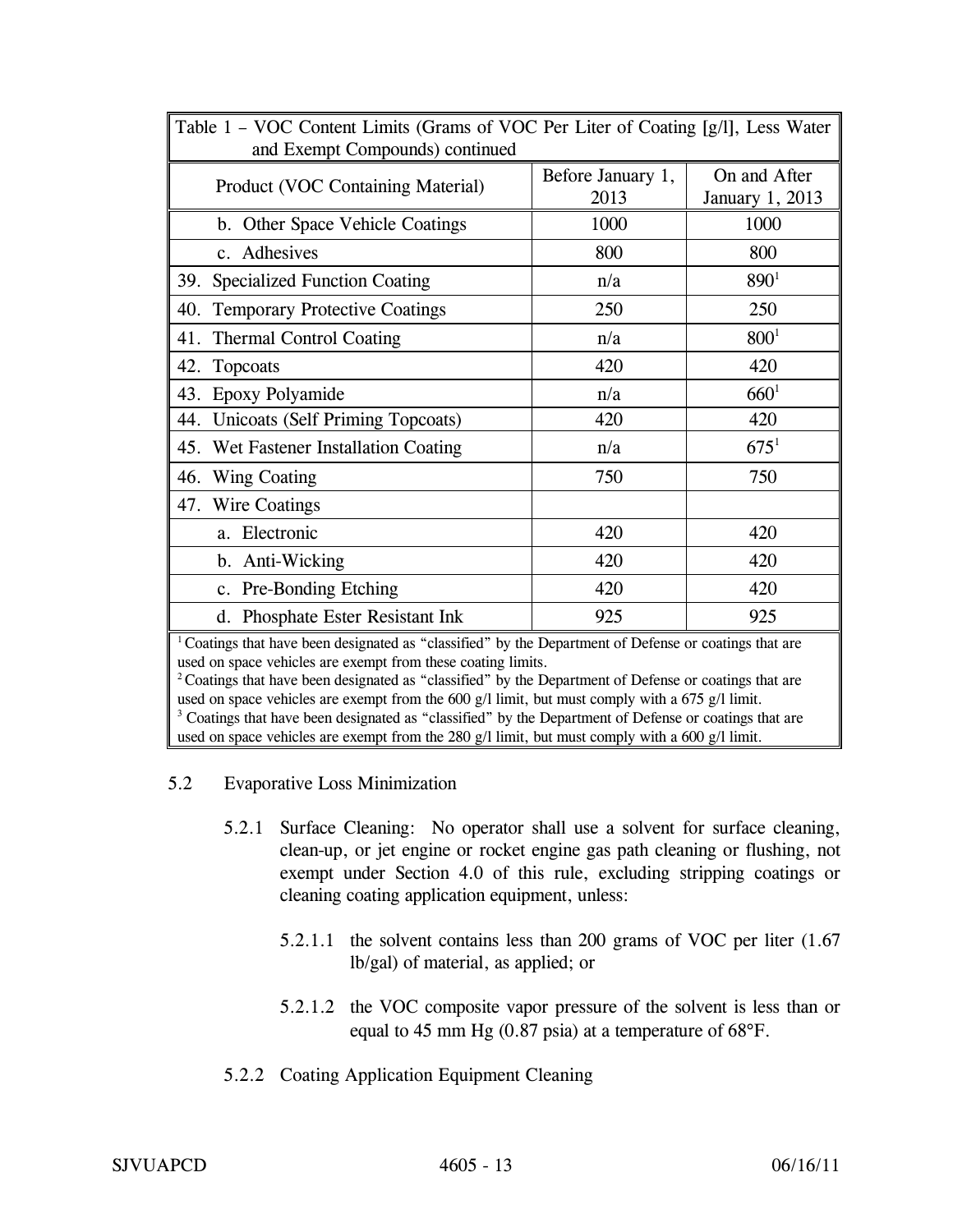An operator shall not use VOC-containing materials to clean spray equipment used for the application of coatings, adhesives, or ink, unless an enclosed system or equipment that is proven to be equally effective at controlling emissions is used for cleaning. If an enclosed system is used, it must totally enclose spray guns, cups, nozzles, bowls, and other parts during washing, rinsing and draining procedures, and it must be used according to the manufacturer's recommendations and must be closed when not in use.

- 5.2.3 In lieu of compliance with Sections 5.2.1 or 5.2.2, an operator may control VOC emissions from surface cleaning operations or from cleaning coating application equipment with a VOC emission control system that meets the requirements of Section 5.6.
- 5.3 Coating Strippers
	- 5.3.1 No operator shall use or specify for use within the District a coating stripper unless it contains less than 300 grams of VOC per liter (2.5 lb/gal), as applied, or unless it has a VOC composite vapor pressure of 9.5 mm Hg (0.18 psia) or less at 68°F.
	- 5.3.2 In lieu of compliance with Section 5.3.1, an operator may control emissions from coating stripper operations with a VOC emission control system that meets the requirements of Section 5.6.
- 5.4 Storage and Disposal of VOC Containing Materials: An operator shall store or dispose of fresh or spent solvents, waste solvent cleaning materials such as cloth, paper, etc., coatings, adhesives, catalysts, and thinners in closed, nonabsorbent and non-leaking containers. The containers shall remain closed at all times except when depositing or removing the contents of the containers or when the container is empty.
- 5.5 Application Equipment Requirements: No operator shall apply coatings subject to the provisions of this rule unless one (1) of the following methods is used:
	- 5.5.1 Electrostatic application;
	- 5.5.2 Electrodeposition;
	- 5.5.3 High-Volume, Low- Pressure (HVLP) spray,
		- 5.5.3.1 High-Volume, Low-Pressure (HVLP) spray equipment shall be operated in accordance with the manufacturer's recommendations.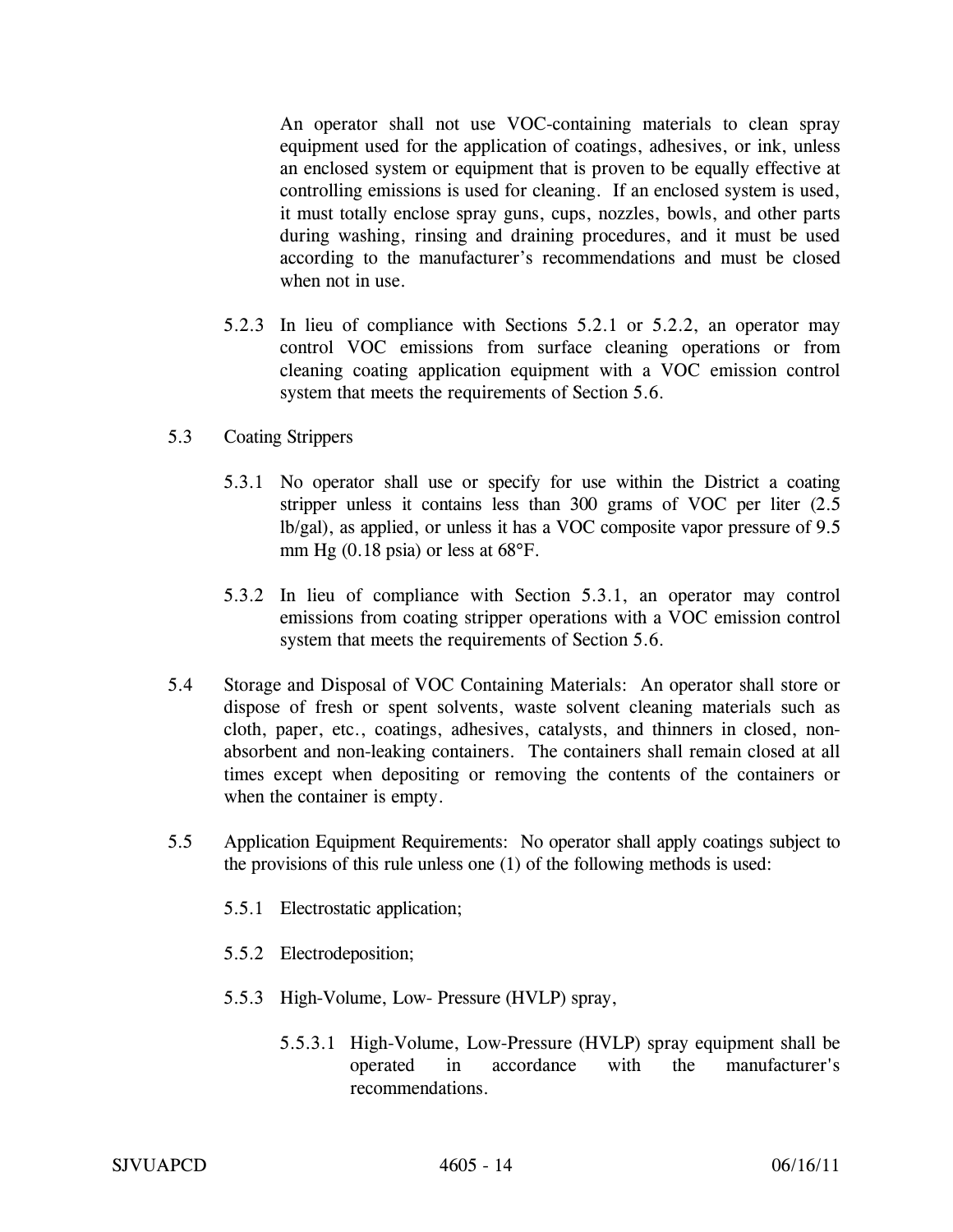- 5.5.3.2 For HVLP spray guns manufactured prior to January 1, 1996, the end user shall demonstrate that the gun meets HVLP spray equipment standards. Satisfactory proof will be either in the form of manufacturer's published technical material or by a demonstration using a certified air pressure tip gauge, measuring the air atomizing pressure dynamically at the center of the air cap and at the air horns.
- 5.5.3.3 A person shall not sell or offer for sale for use within the District any HVLP spray gun without a permanent marking denoting the maximum inlet air pressure in psig at which the gun will operate within the parameters specified in Section 3.0.
- 5.5.4 Flow coating;
- 5.5.5 Roll coating;
- 5.5.6 Dip coating;
- 5.5.7 Brush coating.
- 5.5.8 In lieu of compliance with Sections 5.5.1 through 5.5.7, an operator may control VOC emissions from application equipment with a VOC emission control system that meets the requirements of Section 5.6.
- 5.6 VOC Emission Control System

As an alternative to meeting the requirements of Sections 5.1, 5.2, 5.3, or 5.5, an operator may install a VOC emission control system provided that the VOC emission control system meets all of the following requirements:

- 5.6.1 The VOC emission control system shall be approved by the APCO.
- 5.6.2 The VOC emission control system shall comply with the requirements of Sections 5.6.3 through 5.6.5 during periods of emission-producing activities.
- 5.6.3 The VOC control system's VOC control device shall have a control efficiency of at least 95 percent, by weight.
- 5.6.4 The VOC emission control system's VOC collection device(s) shall have a capture efficiency of at least 90 percent by weight.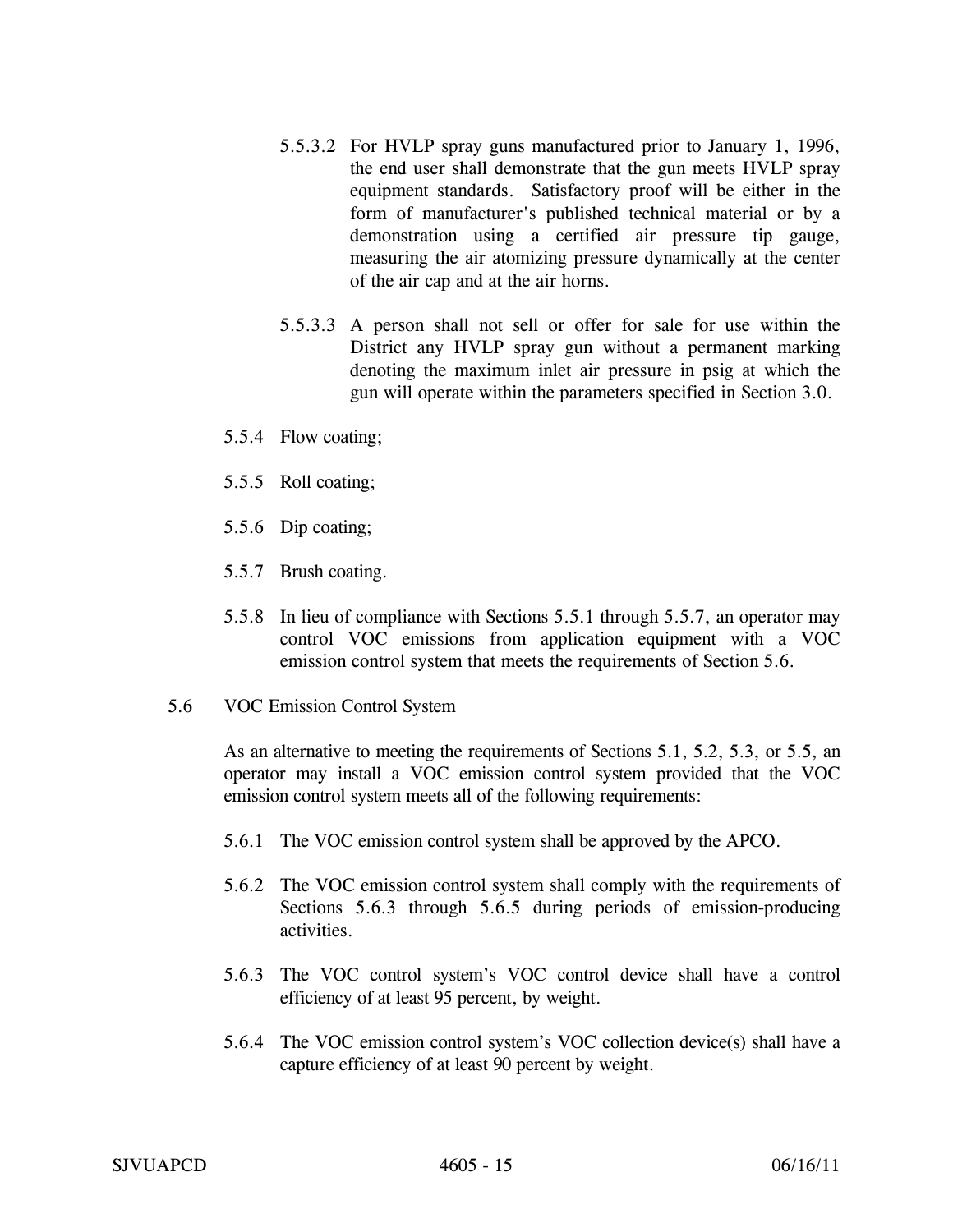- 5.6.5 In no case shall compliance through the use of a VOC emission control system result in VOC emissions in excess of the VOC emissions which would result from compliance with applicable provisions of Sections 5.1, 5.2, 5.3, or 5.5.
- 5.6.6 The minimum required overall capture and control efficiency of an emission control system at which an equivalent or greater level of VOC reduction will be achieved shall be calculated by using the following equation:

$$
CE = \left[1 - \left(\frac{VOC_{LWc}}{VOC_{LWn, \text{Max}}} \times \frac{1 - (VOC_{LWn, \text{Max}} / D_{n, \text{Max}})}{1 - (VOC_{LWc} / D_c)}\right)\right] \times 100
$$

Where:

| $\operatorname{CE}$ | Minimum Required Overall Capture and Control                                                                                                                                                                                                                                                                                                                                                                                                            |  |  |  |
|---------------------|---------------------------------------------------------------------------------------------------------------------------------------------------------------------------------------------------------------------------------------------------------------------------------------------------------------------------------------------------------------------------------------------------------------------------------------------------------|--|--|--|
|                     | Efficiency, percent                                                                                                                                                                                                                                                                                                                                                                                                                                     |  |  |  |
| $\sqrt{2}$          | $\mathbf{X} \mathbf{X} \cap \mathbf{X} \cap \mathbf{X} \cap \mathbf{Y} \cap \mathbf{Y} \cap \mathbf{Y} \cap \mathbf{Y} \cap \mathbf{Y} \cap \mathbf{Y} \cap \mathbf{Y} \cap \mathbf{Y} \cap \mathbf{Y} \cap \mathbf{Y} \cap \mathbf{Y} \cap \mathbf{Y} \cap \mathbf{Y} \cap \mathbf{Y} \cap \mathbf{Y} \cap \mathbf{Y} \cap \mathbf{Y} \cap \mathbf{Y} \cap \mathbf{Y} \cap \mathbf{Y} \cap \mathbf{Y} \cap \mathbf{Y} \cap \mathbf{Y} \cap \mathbf{Y}$ |  |  |  |

| VOC <sub>LWe</sub> |  |  | VOC Limit, less water and exempt compounds |  |
|--------------------|--|--|--------------------------------------------|--|
|                    |  |  |                                            |  |

- $VOC<sub>LWh,Max</sub>$  = Maximum VOC content of noncompliant coating used in conjunction with a control device, less water and exempt compounds
- $D_{n,Max}$  = Density of solvent, reducer, or thinner contained in the noncompliant coating, containing the maximum VOC content of the multi-component coating

 $D_c$  = Density of corresponding solvent, reducer, or thinner used in the compliant coating system.

5.7 Prohibition of Solicitation: No person shall solicit, specify, or require an operator to use any coating, solvent, spray equipment, or VOC emission control system that does not meet the limits or requirements of this rule.

## 6.0 Administrative Requirements

- 6.1 Recordkeeping
	- 6.1.1 An operator subject to the requirements of this rule shall have coating manufacturer's specifications, either listed on the coating container, product data sheet, or on Material Safety Data Sheets (MSDS), available for review and shall maintain daily records which show the following information as applicable:
		- 6.1.1.1 manufacturer name and type for each coating, solvent, thinner, reducer or stripper used,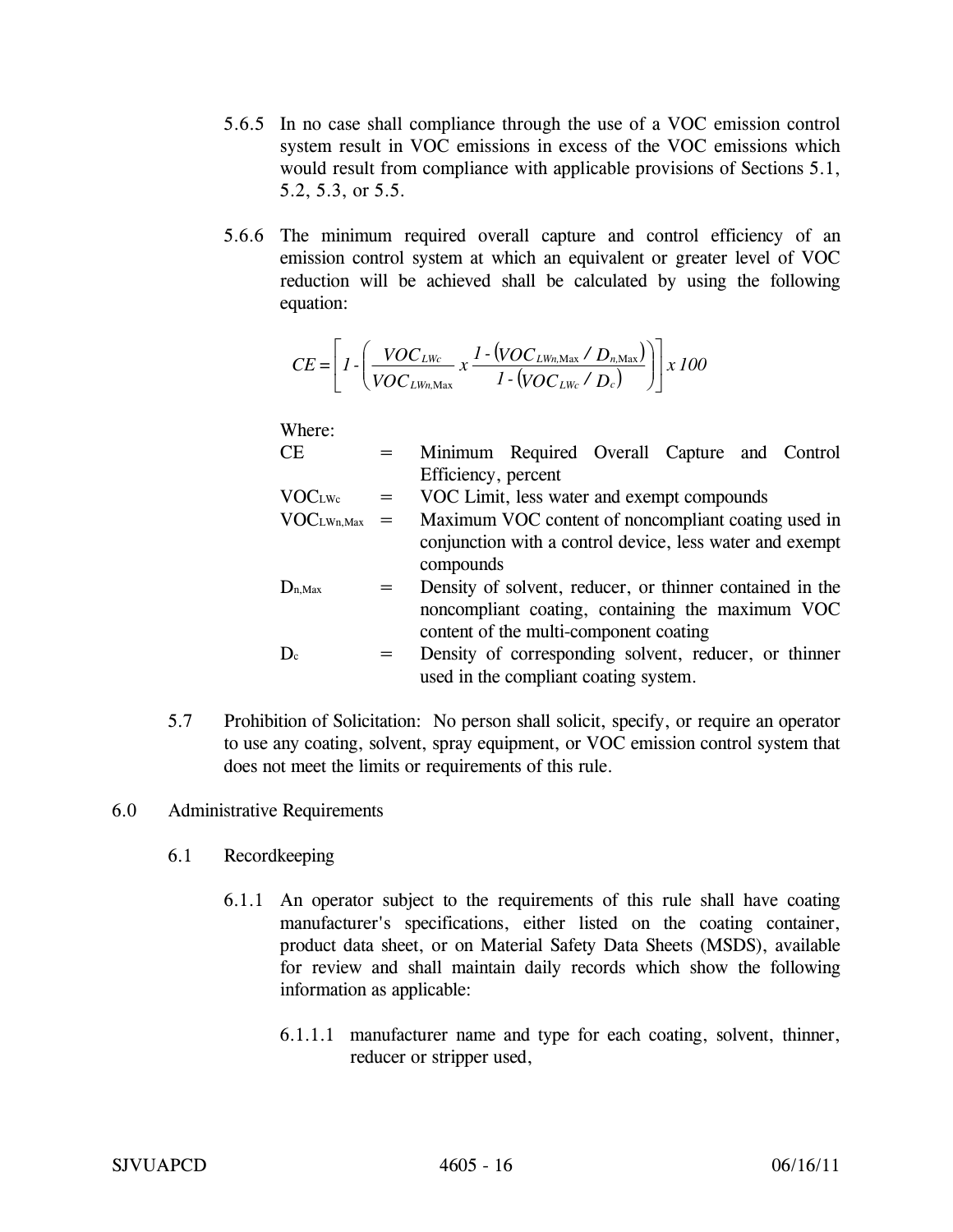- 6.1.1.2 mix ratio, by volume, of components added to the original material prior to application,
- 6.1.1.3 grams of VOC per liter of each coating, solvent, thinner, reducer or stripper, less water and exempt compounds, as applied,
- 6.1.1.4 grams of VOC per liter of each solvent, thinner, reducer, or stripper,
- 6.1.1.5 volume and method of application of each coating, solvent, thinner, reducer or stripper applied, and
- 6.1.1.6 vapor pressure of solvents used.
- 6.1.2 An operator shall maintain records to support that the following coatings have been specified for their intended application.
	- 6.1.2.1 adhesion promoter.
	- 6.1.2.2 antichafe coating.
	- 6.1.2.3 electric/radiation effect.
	- 6.1.2.4 fuel tank adhesive.
	- 6.1.2.5 high temperature coating.
	- 6.1.2.6 impact resistant coating.
	- 6.1.2.7 optical anti-reflective coating.
	- 6.1.2.8 rain erosion resistant wing coating.
- 6.1.3 An operator using a VOC emission control system pursuant to Section 5.6 as a means of complying with this rule shall maintain daily records of key system operating parameters and maintenance procedures which will demonstrate continuous operation and compliance of the VOC emission control system during periods of emission-producing activities. Key system operating parameters are those necessary to ensure compliance with VOC limits. The parameters may include, but are not limited to, temperatures, pressures, and flow rates.
- 6.1.4 An operator shall retain records for a minimum of five (5) years, make the records available on site during normal business hours to the APCO, ARB, or EPA, and submit the records to the APCO, ARB, or EPA upon request.
- 6.2 Test Methods
	- 6.2.1 Coating VOC content and solvent VOC content shall be determined using EPA Method 24 or its constituent methods. The VOC content of coatings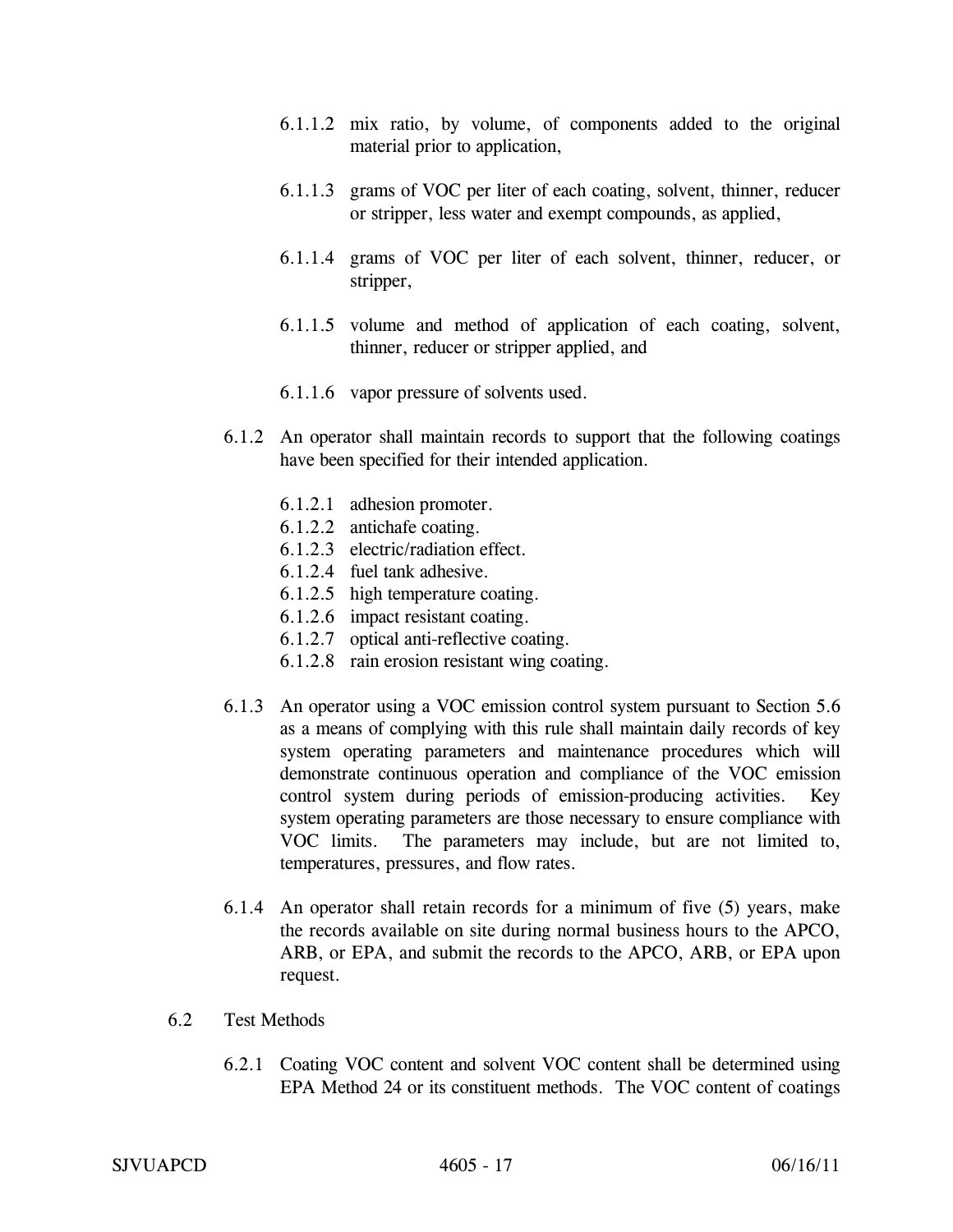containing exempt halogenated VOCs shall be determined by using the ARB Method 432 or SCAQMD Method 303 (Determination of Exempt Compounds).

- 6.2.2 The solid content of pretreatment coatings shall be determined using EPA Method 24. The acid content of pretreatment coatings shall be determined using ASTM Method D1613 06 (Standard Test for Acidity of Volatile Solvents and Chemical Intermediates used in Paint, Varnish, Lacquer and Related Products).
- 6.2.3 The test method for determining the fire resistance of an interior coating shall be Federal Aviation Administration-required Ohio State University Heat Release, Fire and Burn Tests.
- 6.2.4 The VOC composite vapor pressure of a blended solvent shall be determined by quantifying the amount of each organic compound in the blend using gas chromatographic analysis SCAQMD Test Method 308 (Quantitation of Compounds by Gas Chromatography) and by calculating the VOC composite vapor pressure of the solvent by summing the product of the vapor pressure of each pure component and its molar fraction. For the purpose of this calculation, the blend shall be assumed to be an ideal solution where Raoult's Law applies. The vapor pressure of each pure component shall be obtained from published reference manuals or handbooks.
- 6.2.5 The VOC emissions from enclosed systems used to clean coating application equipment shall be determined by the manufacturer using the SCAQMD General Test Method for Determining Solvent Losses from Spray Gun Cleaning Systems.
- 6.2.6 The control efficiency of a VOC emission control system's control device(s) shall be determined using EPA Methods 2, 2A, 2C, or 2D for measuring flow rates and EPA Methods 25, 25A, or 25B for measuring the total gaseous organic concentrations at the inlet and outlet of the control device. EPA Method 18 or ARB Method 422 shall be used to determine the emissions of exempt compounds.
- 6.2.7 The capture efficiency of a VOC emission control system's collection device(s) shall be determined according to EPA's "Guidelines for Determining Capture Efficiency," January 9, 1995 and 40 CFR 51, Appendix M, Methods 204-204F, as applicable, or any other method approved by EPA, ARB, and the APCO.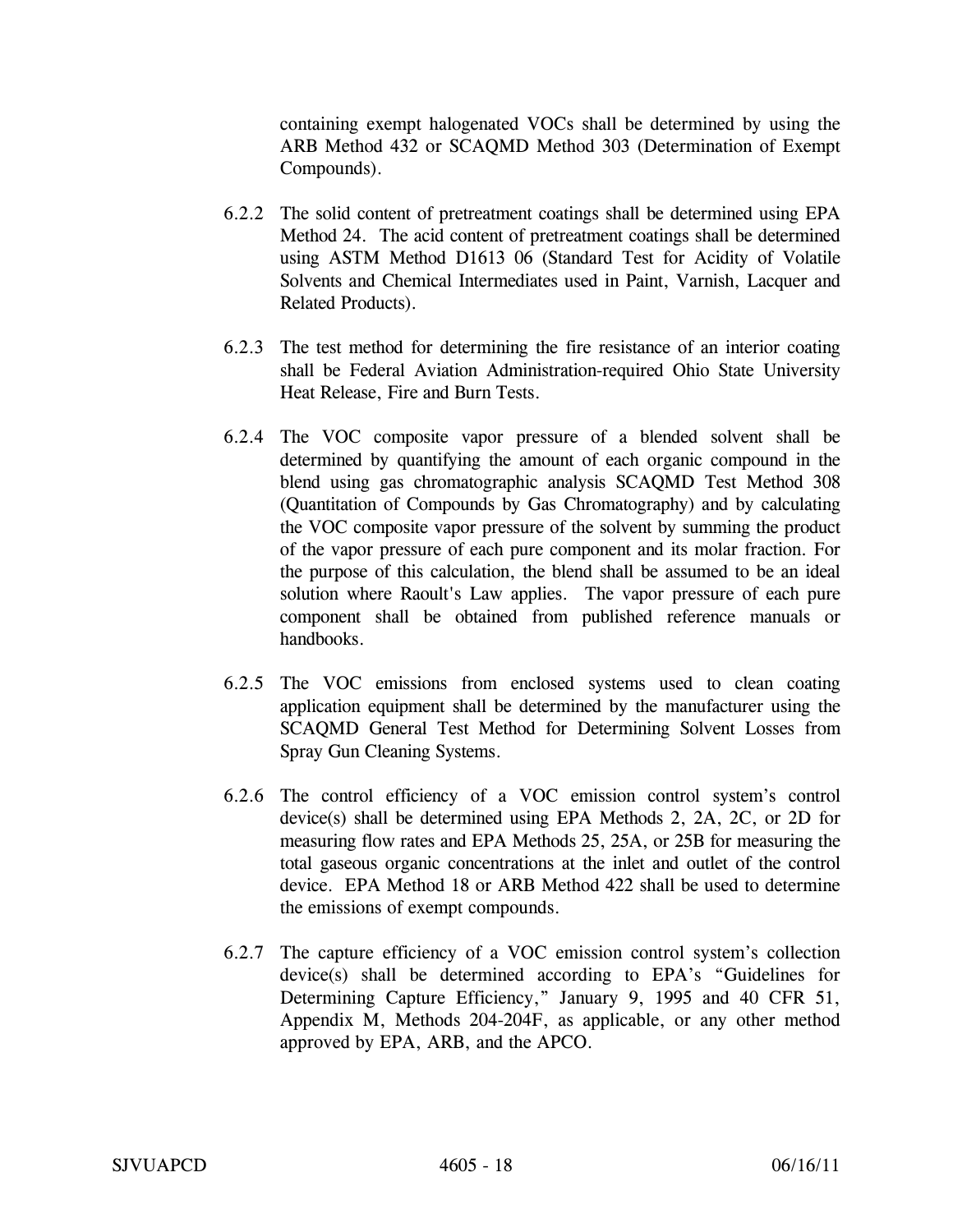6.2.8 When more than one test method or set of test methods are specified for any emissions testing, a violation of any test established in Section 6.2 shall constitute a violation of the rule.